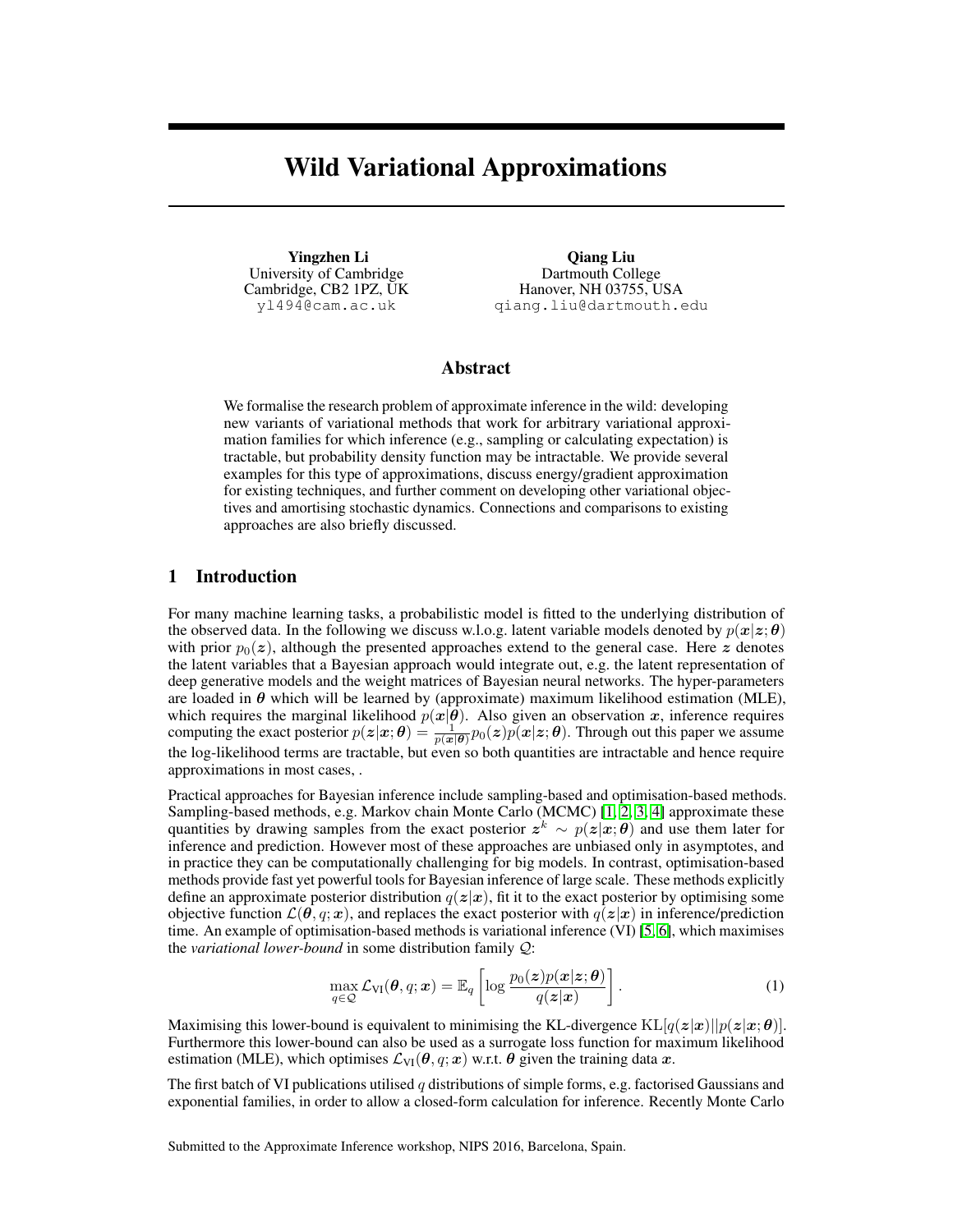(MC) approximation [\[7,](#page-4-3) [8\]](#page-4-4) has been introduced to the field, allowing a wider class of distributions to be deployed. Critically, the introduction of MC approaches blurs the boundary of sampling-based and optimisation-based methods, since then inference is also computed with the samples from the approximate posterior. These methods are often referred to as *black-box variational inference* [\[8\]](#page-4-4) because they can be conveniently applied to generic posteriors  $p(z|x)$  without significant case-bycase consideration. However, except a very recent work [\[9\]](#page-4-5), most of these algorithms still require tractability and fast evaluation of  $\log q(z|x)$ , that is, the variational approximation is still "white-box" in terms of  $q$ . This requirement has become the major constraint for designing flexible approximations to exact inference. In fact the state of the art methods, e.g. [\[10,](#page-4-6) [11\]](#page-4-7) to name a few, are hand-crafted by domain experts, with carefully designed q distributions and/or auxiliary distributions/objective functions. New approaches that do not require the evaluation of  $q$  will significantly simplify the development of variational approximation methods, allowing the practitioners to focus on model design for their specific tasks.

In this paper we formalise the research problem of using optimisation-based method to construct "truly black-box" approximations, or in the language of this paper *wild variational approximations* to distinguish from [\[8\]](#page-4-4). We provide several examples of such distributions, and discuss three classes of methods towards fitting them to the exact posterior. A straight-forward idea is *energy approximation*, i.e. approximating the terms involving  $q$  in the optimisation objective. Another interesting proposal is *direct gradient approximation*, and potential methods in this line includes model-based approximation [\[12,](#page-4-8) [13\]](#page-4-9). The third proposal considers other optimisation objectives that do not require the tractability of q. Finally amortisation of stochastic dynamics is briefly sketched. Hybrid methods combining these four and other directions (e.g. gradient-free optimisation) are left to future work. We present all these proposals in VI context (which is then named *wild variational inference*), although they can be extended to other methods such as Bethe free energy [\[14,](#page-4-10) [15\]](#page-4-11) and  $\alpha$ -divergence methods [\[16,](#page-4-12) [17\]](#page-4-13).

## 2 Wild variational approximations

#### 2.1 Definition and examples

A wild variational approximation to the exact posterior is defined as follows.

**Definition 1.** A distribution  $q(z|x)$  is said to be a wild variational approximation to  $p(z|x)$  if *(i) it is fitted to the*  $p(z|x)$  *using an optimisation-based method; (ii) inference with*  $q(z|x)$  *is comparatively easier, i.e. for the function*  $F(z)$  *in interest, it is easier to compute (or estimate with MC methods)*  $\mathbb{E}_{q(\boldsymbol{z}|\boldsymbol{x})}[F(\boldsymbol{z})]$  *than*  $\mathbb{E}_{p(\boldsymbol{z}|\boldsymbol{x})}[F(\boldsymbol{z})]$ ; *(iii) the density*  $q(z|x)$  *is not necessary computable in a fast way.* 

We provide several examples in the following, with  $\phi$  denoting all the trainable parameters for the q distribution. In this paper we consider gradient-based optimisation methods for learning  $\phi$ .

<span id="page-1-0"></span>**Example 1.** *(Generative model)* Sampling  $z \sim q(z|x)$  is defined by a generative model that transforms random noise  $\epsilon \sim p(\epsilon)$  with a mapping  $z = f(\epsilon, x)$ . A prevalent example of such mapping is a (deep) neural network which takes x and  $\epsilon$  as input and z as the output. It has been introduced to VI as the *reparameterization trick* [\[18,](#page-4-14) [19,](#page-4-15) [20\]](#page-4-16), hence we also use *reparameterizable* proposal for reference. The underlying distribution  $q$  is often intractable, or requires further approximations to be computed efficiently.

**Example 2.** *(Truncated Markov chain)* Here the samples  $z \sim q(z|x)$  is defined by T-step transitions of a Markov chain. Examples include T-step Gibbs sampling process of a restricted Boltzmann machine [\[21\]](#page-4-17), or T-step simulation of an SG-MCMC algorithm such as SGLD [\[4\]](#page-4-0). In the latter case the trainable parameters are the step-size and/or the preconditioning matrix and so on. Related work includes [\[22\]](#page-4-18) which proposed an auxiliary lower-bound as the optimisation objective for this type of variational approximations.

Example 3. *(Stochastic gradient descent (SGD) with constant/adaptive learning rates)* It has been shown in [\[23,](#page-4-19) [24\]](#page-4-20) that the trajectory of SGD with constant/adaptive learning rates near a local optimum can be viewed as a variational approximation to the exact posterior. It has similar trainable parameters  $\phi$  as for truncated SG-MCMC algorithms. These methods are more expensive when producing samples since they require evaluations of  $\nabla_z \log p(x, z)$ , but still they can be much cheaper than sampling from the exact posterior.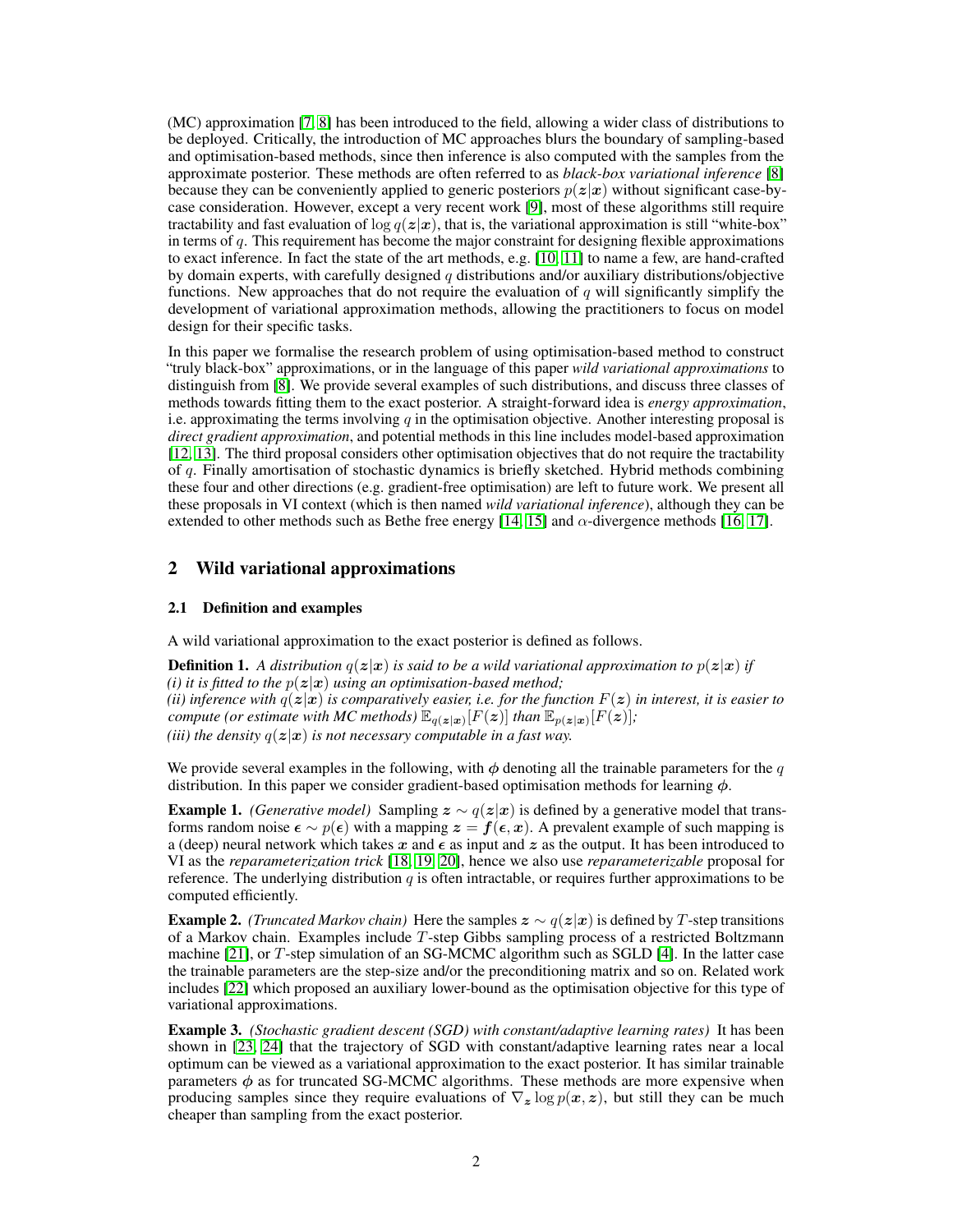Example 4. *(Stochastic regularisation techniques (SRT))* SRT methods for deep neural network training, e.g. dropout [\[25\]](#page-4-21) and related variants [\[26,](#page-4-22) [27\]](#page-4-23), have been shown as a variational inference method for network weights  $z = \{W\}$  [\[28,](#page-4-24) [29\]](#page-4-25). In this case we consider  $\phi = \{M\}$  (the weight matrix used without SRT) as the variational parameters, and the network output is computed as  $h = \sigma((\epsilon \odot x)M)$  with  $\sigma(\cdot)$  the activation function and  $\epsilon$  some random noise. This is equivalent to set  $W = \text{diag}(\epsilon)M$ , making SRT a type of reparameterizable approximations as in example [1.](#page-1-0) Though in this case  $q(z|x)$  is tractable, practical evaluation during training can be slow since different noise values  $\epsilon$  are sampled for different datapoints in a mini-batch.

The gradient of the trainable parameters  $\nabla_{\phi} \mathcal{L}_{VI}$  contains two parts: terms that involve evaluating log q and/or  $\nabla_{\phi}$  log q, and other terms involving log  $p(z, x)$ . As an example we consider reparameterizable q distributions, where we might still keep the term  $\nabla_{\phi} \log p(z, x)$  (with  $z = f(\epsilon, x)$ ), and approximate  $\nabla_{\phi} \log q(z|x)$ . In the following we discuss three potential solutions to this request.

#### 2.2 Approximations for Optimisation

**Energy Approximation.** Assume q is reparameterizable, then by the chain rule the gradient  $\nabla_{\phi} \mathcal{L}$ is computed as  $\nabla_f \mathcal{L} \nabla_\phi f$ . This means if we have an approximation  $\hat{\mathcal{L}}$  to the objective function, then the gradient can be approximated by  $\nabla_{\phi} \mathcal{L} \approx \nabla_{f} \mathcal{L} \nabla_{\phi} f$ . We name this approach as *energy approximation*, since often the optimising objective can be interpreted as an energy function. For non-reparameterizable distributions  $\nabla_{\phi} f$  can be computed with further approximations such as the generalised reparameterization trick [\[30\]](#page-5-0).

A straight-forward method in this class considers density estimation based on the samples generated by q. In this case a density estimator  $\hat{q}$ , e.g. kernel density estimators (KDE) [\[31\]](#page-5-1) or those parametrised by a neural network [\[32\]](#page-5-2), is fitted to the samples  $\{z^k = f(\epsilon^k, x)\}\sim q$ , and the gradient of  $\log q$  is approximated as  $\nabla_{\phi} \log q(z|x) \approx \nabla_{z} \log \hat{q}(z|x) \nabla_{\phi} f$ . One might even want to directly estimate  $\log q$  if it turns out to be more accurate. However practitioners should be careful for implementations with automatic differentiation tools, since the parameters of the density estimator  $\hat{q}$  should not be differentiated through (even though they depend on the samples  $z^k$ ).

The next proposal directly approximate (part of) the energy function, e.g. the entropy term  $\mathbb{H}[q]$  or the KL-divergence  $KL[q||p_0]$  in  $\mathcal{L}_{VI}$ , and let the MC approach handle the rest. In MC-dropout [\[28\]](#page-4-24) KL[q||p<sub>0</sub>] is approximated by the Frobenius norm of the network weights  $\frac{pl^2}{2}||M||_F^2$  with dropout rate p and length-scale l defined by the prior. Similar approximations are in development process for  $\alpha$ -divergence approaches, aiming at extending SRTs to those variational methods.

A new direction for energy approximation applies density ratio estimation methods [\[33,](#page-5-3) [34,](#page-5-4) [35\]](#page-5-5). This is done by introducing an auxiliary distribution  $\tilde{q}$  and rewrite the variational lower-bound:

$$
\mathcal{L}_{VI}(\boldsymbol{\theta}, q; \boldsymbol{x}) = \mathbb{E}_q \left[ \log \frac{p_0(\boldsymbol{z}) p(\boldsymbol{x} | \boldsymbol{z}; \boldsymbol{\theta})}{\tilde{q}(\boldsymbol{z} | \boldsymbol{x})} + \log \frac{\tilde{q}(\boldsymbol{z} | \boldsymbol{x})}{q(\boldsymbol{z} | \boldsymbol{x})} \right]. \tag{2}
$$

The auxiliary distribution  $\tilde{q}$  is required to have tractable density and is easy to sample from. Then one can use sample-based density ratio estimation methods to fit a model  $\hat{R}$  for the ratio between  $\tilde{q}$  and q. The gradient approximation for general  $\tilde{q}$  distributions can be derived similarly as

$$
\nabla_{\boldsymbol{\phi}} \mathcal{L}_{\text{VI}} = \mathbb{E}_{q} \left[ \nabla_{\boldsymbol{\phi}} \log \frac{p_0(\boldsymbol{z}) p(\boldsymbol{x}|\boldsymbol{z}; \boldsymbol{\theta})}{\tilde{q}(\boldsymbol{z}|\boldsymbol{x})} + \nabla_{\boldsymbol{z}} \tilde{R}(\boldsymbol{z}) \nabla_{\boldsymbol{\phi}} \boldsymbol{f} \right]. \tag{3}
$$

A simple example considers  $\tilde{q} = p_0$  and the classification approach for ratio estimation. This means we train a classifier  $D(z$  sampled from  $p_0|z) = (1 + \exp[-\tilde{R}(z)])^{-1}$  to distinguish samples from  $p_0$ and  $q$ , A related approach is the adversarial auto-encoder [\[36\]](#page-5-6) which uses the prior distribution as an auxiliary. However the objective function proposed by [\[36\]](#page-5-6) replaces the  $KL[q||p_0]$  in the variational lower-bound with Jensen-Shannon divergence. Also the presented method can be extended to a sequence of auxiliary distributions (in similar spirit as the annealed importance sampling [\[37\]](#page-5-7)), which can also be adapted slowly during training in order to obtain a better approximation.

Direct Gradient Approximation. The gradient of an accurate energy approximation might not necessarily be a good estimator for the exact gradient ∇φL. Therefore *direct gradient approximation* to the exact gradient might be preferred, if one cares less about the accuracy of the approximate variational lower-bound. There exists a rich literature on (non-parametric) derivative estimation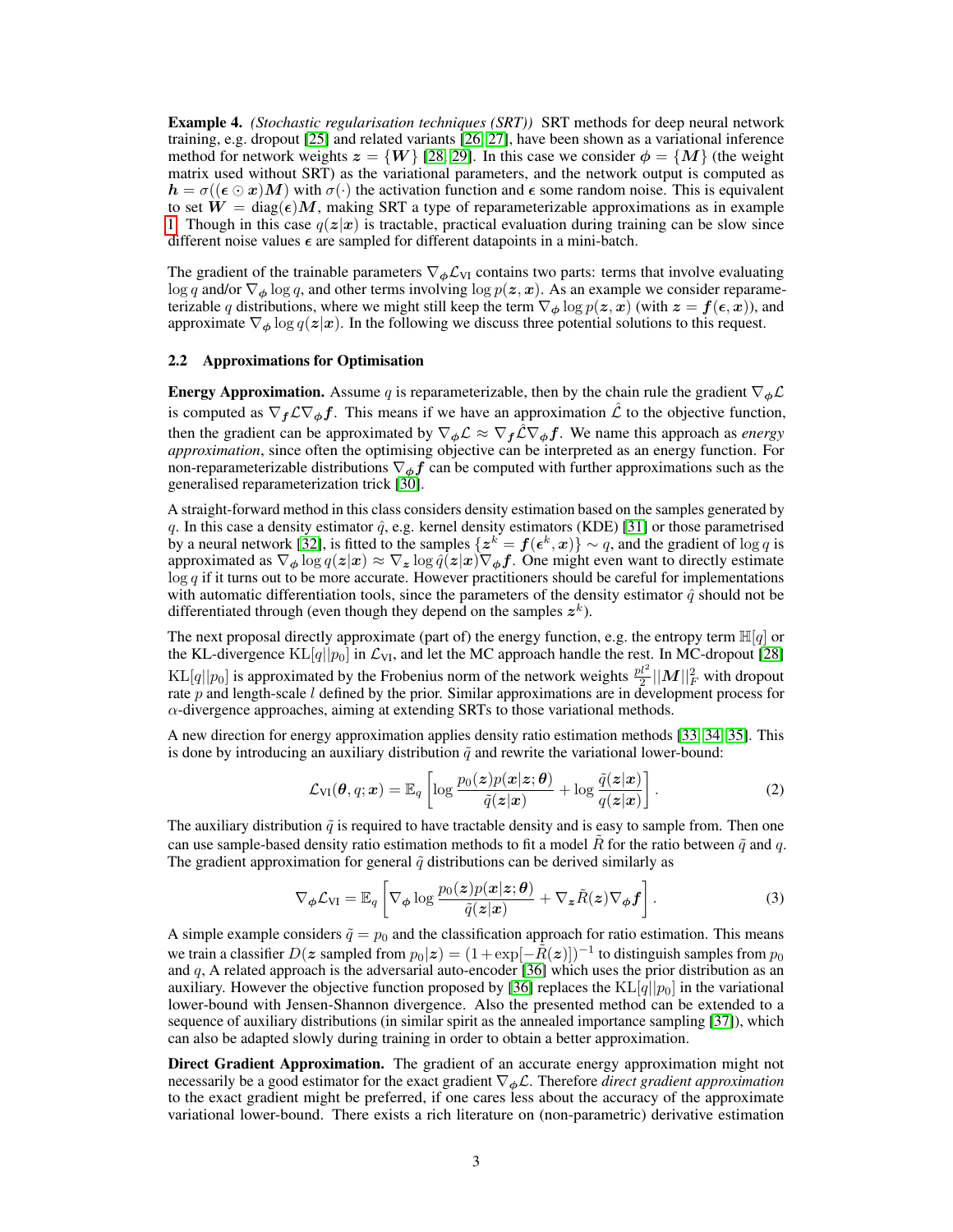[\[38,](#page-5-8) [39,](#page-5-9) [40,](#page-5-10) [41,](#page-5-11) [42\]](#page-5-12); however, many of them require at least a noisy version of  $\log q$  at the sampled locations, which is intractable in our case. Instead [\[12\]](#page-4-8) applied a kernel estimator directly to the first and higher order derivatives, and [\[13\]](#page-4-9) improved upon this idea by performing Kernel Ridge regression directly on the derivatives. The usage of integration by parts avoided evaluations on the actual gradients in [\[13\]](#page-4-9) to, making this algorithm applicable in our context.

New Optimisation Objectives. In variational inference the KL-divergence  $KL[q||p]$  is minimised to obtain the approximate posterior. In general the KL-divergence minimisation can be replaced by other optimisation-based approximation methods, as long as with the guarantee of recovering the exact posterior if Q contains it. However simply replacing the objective with say other f-divergences will not make the optimisation easier as  $q$  has an intractable density. Neither the variational techniques for estimating f-divergence [\[43,](#page-5-13) [44\]](#page-5-14) as the exact posterior is difficult to sample from.

One promising direction is to replace KL divergence with the Stein discrepancy which has a special form that does not require evaluating  $q(x)$  for minimisation. Briefly speaking, Stein discrepancy involves a linear functional operator T, called Stein operator, on a set of test functions  $\mathcal{G} = \{g(z)\}\$ such that  $\mathbb{E}_{p(z|x)}[(\mathcal{T}g)(z)] = 0$  for  $\forall g \in \mathcal{G}$ . Then the associated *Stein discrepancy* is defined as  $\mathcal{S}(q || p) = \sup_{q \in \mathcal{G}} \mathbb{E}_q[(\mathcal{T} g)(z)].$  For continuous density functions, a generic Stein operator is  $\mathcal{T}g=\langle \nabla_{\bm{z}} \log p(\bm{z}|\bm{x}), g(\bm{z})\rangle+\nabla_{\bm{z}}\cdot g(\bm{z}),$  for which  $\mathbb{E}_{p(\bm{z}|\bm{x})}[(\mathcal{T}g)(\bm{z})]=0$ , called Stein's identity, can be easily verified using integration by parts. Very recently [\[9\]](#page-4-5) defined  $\mathcal G$  as parametric functions represented by neural networks, and approximate the minimax optimisation with gradient descent (similar to GAN [\[45\]](#page-5-15)). In contrast analytic solution for the maximiser  $g^*$  exists if  $\mathcal G$  is defined as the unit ball of a RKHS, in which case we can find the optimal  $q$  by standard stochastic optimisation for minimising  $\mathcal{S}(q \mid p)$ .

Amortising Stochastic Dynamics. MCMC and particle-based approximate inference methods [\[46,](#page-5-16) [47\]](#page-5-17), though very accurate, become inefficient when inference from multiple different distributions is repeatedly required. As an example consider learning a (deep) generative model, where fast (approximate) marginalisation of latent variables is desirable. Instead we consider amortized inference here, which learns an inference network to mimic a selected stochastic dynamics. More precisely, we sample  $z \sim q(z|x)$ , simulate T-step stochastic dynamics to obtain the updated particle  $z^7 = z + \epsilon \Delta z$ , and update the q distribution by minimising the  $l_2$ -distance between  $\boldsymbol{z}$  and  $\boldsymbol{z}'$ , i.e.  $\mathbb{E}_q[||\boldsymbol{z}-\boldsymbol{z}'||_2^2]$ . When the step-size  $\epsilon$  is small, the update can be approximated by one-step gradient descent of the l<sub>2</sub>-norm, resulting in  $\phi \leftarrow \phi + \epsilon \mathbb{E}_q[\nabla_{\phi} z \Delta z]$ . Very recently [\[48\]](#page-5-18) applied the amortized SVGD idea to learning energy-based models. Future work in this direction will consider SG-MCMC as the stochastic transition model, and alternative measure to  $l_2$ -norm (e.g. maximum mean discrepancy) will also be tested.

### 3 Discussion

In this short paper we presented the research problem of constructing wild variational approximations to the exact posterior. The development of wild variational approximation methods aims at simplifying the design and application of approximate inference methods, allowing practitioners to focus more on selecting an appropriate approximate distribution that suits the best with their needs. But still our approach encourages the control of inference procedure (through the design of approximate posterior and optimisation procedure), unlike previous research of automated methods that implemented the inference engine transparently to the users. Future studies will develop better methods, more applications and theoretical understandings for wild variational approximations, and we hope our efforts can potentially motivate new ideas in the field.

Acknowledgements: Yingzhen Li thanks the Schlumberger Foundation FFTF fellowship.

#### References

- <span id="page-3-0"></span>[1] S. Duane, A. D. Kennedy, B. J. Pendleton, and D. Roweth, "Hybrid monte carlo," *Physics Letters B*, vol. 195, no. 2, pp. 216 – 222, 1987.
- <span id="page-3-1"></span>[2] I. Murray, *Advances in Markov chain Monte Carlo methods*. PhD thesis, Gatsby computational neuroscience unit, University College London, 2007.
- <span id="page-3-2"></span>[3] R. M. Neal *et al.*, "Mcmc using hamiltonian dynamics," *Handbook of Markov Chain Monte Carlo*, vol. 2, pp. 113–162, 2011.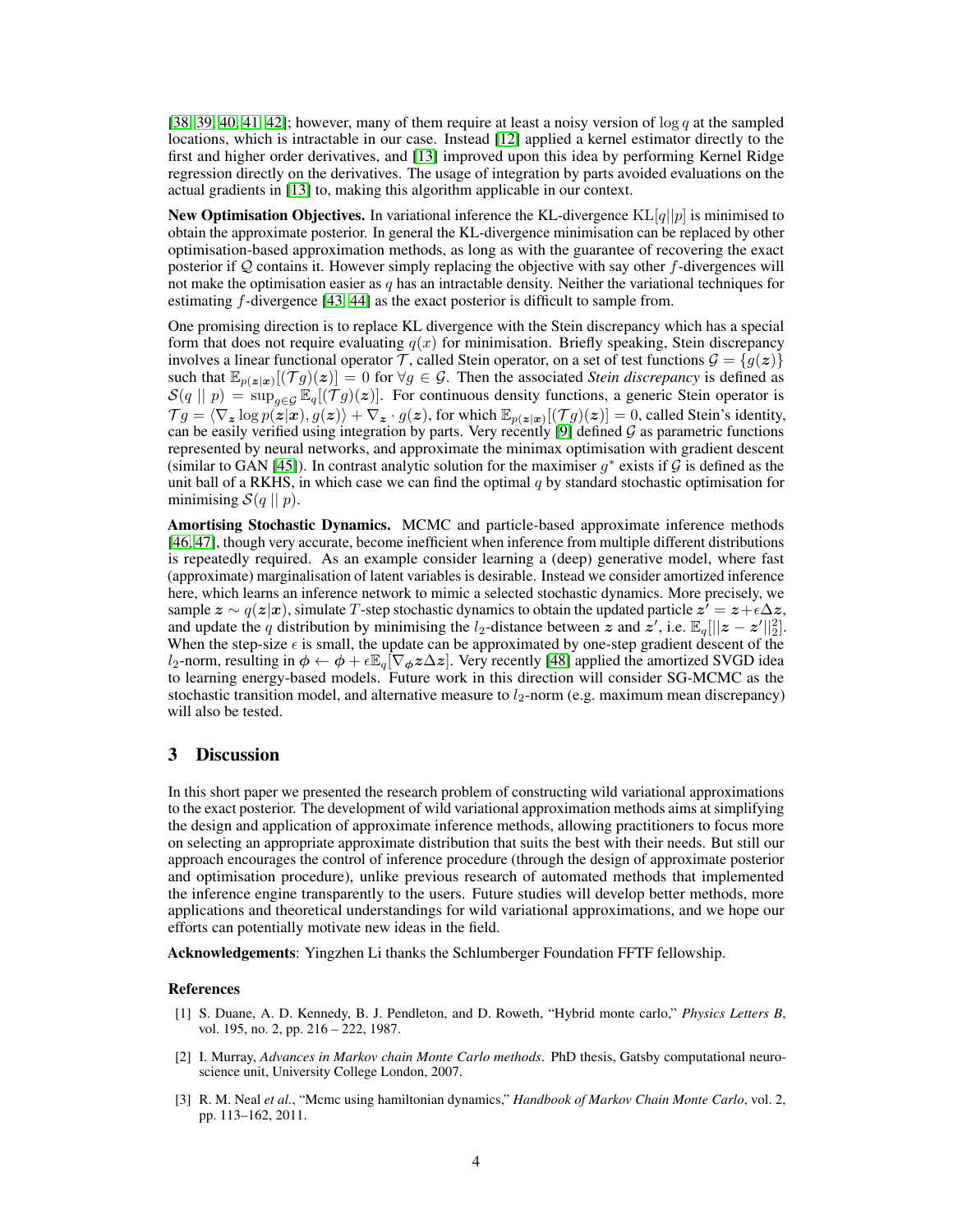- <span id="page-4-0"></span>[4] M. Welling and Y. W. Teh, "Bayesian learning via stochastic gradient langevin dynamics," in *Proceedings of the 28th International Conference on Machine Learning (ICML-11)*, pp. 681–688, 2011.
- <span id="page-4-1"></span>[5] M. I. Jordan, Z. Ghahramani, T. S. Jaakkola, and L. K. Saul, "An introduction to variational methods for graphical models," *Machine learning*, vol. 37, no. 2, pp. 183–233, 1999.
- <span id="page-4-2"></span>[6] M. J. Beal, *Variational algorithms for approximate Bayesian inference*. PhD thesis, University College London, 2003.
- <span id="page-4-3"></span>[7] J. Paisley, D. Blei, and M. Jordan, "Variational Bayesian inference with stochastic search," in *ICML*, 2012.
- <span id="page-4-4"></span>[8] R. Ranganath, S. Gerrish, and D. M. Blei, "Black box variational inference," in *AISTATS*, 2014.
- <span id="page-4-5"></span>[9] R. Ranganath, J. Altosaar, D. Tran, and D. M. Blei, "Operator variational inference," in *NIPS*, 2016.
- <span id="page-4-6"></span>[10] D. J. Rezende and S. Mohamed, "Variational inference with normalizing flows," in *ICML*, 2015.
- <span id="page-4-7"></span>[11] R. Ranganath, D. Tran, and D. M. Blei, "Hierarchical variational models," in *ICML*, 2016.
- <span id="page-4-8"></span>[12] R. S. Singh, "Improvement on some known nonparametric uniformly consistent estimators of derivatives of a density," *The Annals of Statistics*, pp. 394–399, 1977.
- <span id="page-4-9"></span>[13] H. Sasaki, Y.-K. Noh, and M. Sugiyama, "Direct density-derivative estimation and its application in kl-divergence approximation.," in *AISTATS*, 2015.
- <span id="page-4-10"></span>[14] H. A. Bethe, "Statistical theory of superlattices," *Proceedings of the Royal Society of London. Series A, Mathematical and Physical Sciences*, vol. 150, no. 871, pp. 552–575, 1935.
- <span id="page-4-11"></span>[15] J. S. Yedidia, W. T. Freeman, and Y. Weiss, "Bethe free energy, kikuchi approximations, and belief propagation algorithms," in *Neural Information Processing Systems*, 2001.
- <span id="page-4-12"></span>[16] J. M. Hernández-Lobato, Y. Li, M. Rowland, D. Hernández-Lobato, T. Bui, and R. E. Turner, "Black-box α-divergence minimization," in *ICML*, 2016.
- <span id="page-4-13"></span>[17] Y. Li and R. E. Turner, "Rényi divergence variational inference," in *NIPS*, 2016.
- <span id="page-4-14"></span>[18] T. Salimans, D. A. Knowles, *et al.*, "Fixed-form variational posterior approximation through stochastic linear regression," *Bayesian Analysis*, vol. 8, no. 4, pp. 837–882, 2013.
- <span id="page-4-15"></span>[19] D. P. Kingma and M. Welling, "Auto-encoding variational bayes," in *ICLR*, 2014.
- <span id="page-4-16"></span>[20] D. J. Rezende, S. Mohamed, and D. Wierstra, "Stochastic backpropagation and approximate inference in deep generative models," in *ICML*, 2014.
- <span id="page-4-17"></span>[21] G. E. Hinton, "Training products of experts by minimizing contrastive divergence," *Neural computation*, vol. 14, no. 8, pp. 1771–1800, 2002.
- <span id="page-4-18"></span>[22] T. Salimans, D. P. Kingma, and M. Welling, "Markov chain monte carlo and variational inference: Bridging the gap," in *ICML*, 2015.
- <span id="page-4-19"></span>[23] D. Maclaurin, D. Duvenaud, and R. P. Adams, "Early stopping is nonparametric variational inference," in *AISTATS*, 2016.
- <span id="page-4-20"></span>[24] S. Mandt, M. D. Hoffman, and D. M. Blei, "A variational analysis of stochastic gradient algorithms," in *ICML*, 2016.
- <span id="page-4-21"></span>[25] N. Srivastava, G. E. Hinton, A. Krizhevsky, I. Sutskever, and R. Salakhutdinov, "Dropout: a simple way to prevent neural networks from overfitting.," *Journal of Machine Learning Research*, vol. 15, no. 1, pp. 1929–1958, 2014.
- <span id="page-4-22"></span>[26] L. Wan, M. Zeiler, S. Zhang, Y. L. Cun, and R. Fergus, "Regularization of neural networks using dropconnect," in *ICML*, 2013.
- <span id="page-4-23"></span>[27] S. Singh, D. Hoiem, and D. Forsyth, "Swapout: Learning an ensemble of deep architectures," in *NIPS*, 2016.
- <span id="page-4-24"></span>[28] Y. Gal and Z. Ghahramani, "Dropout as a bayesian approximation: Representing model uncertainty in deep learning," in *ICML*, 2016.
- <span id="page-4-25"></span>[29] Y. Gal, *Uncertainty in Deep Learning*. PhD thesis, University of Cambridge, 2016.